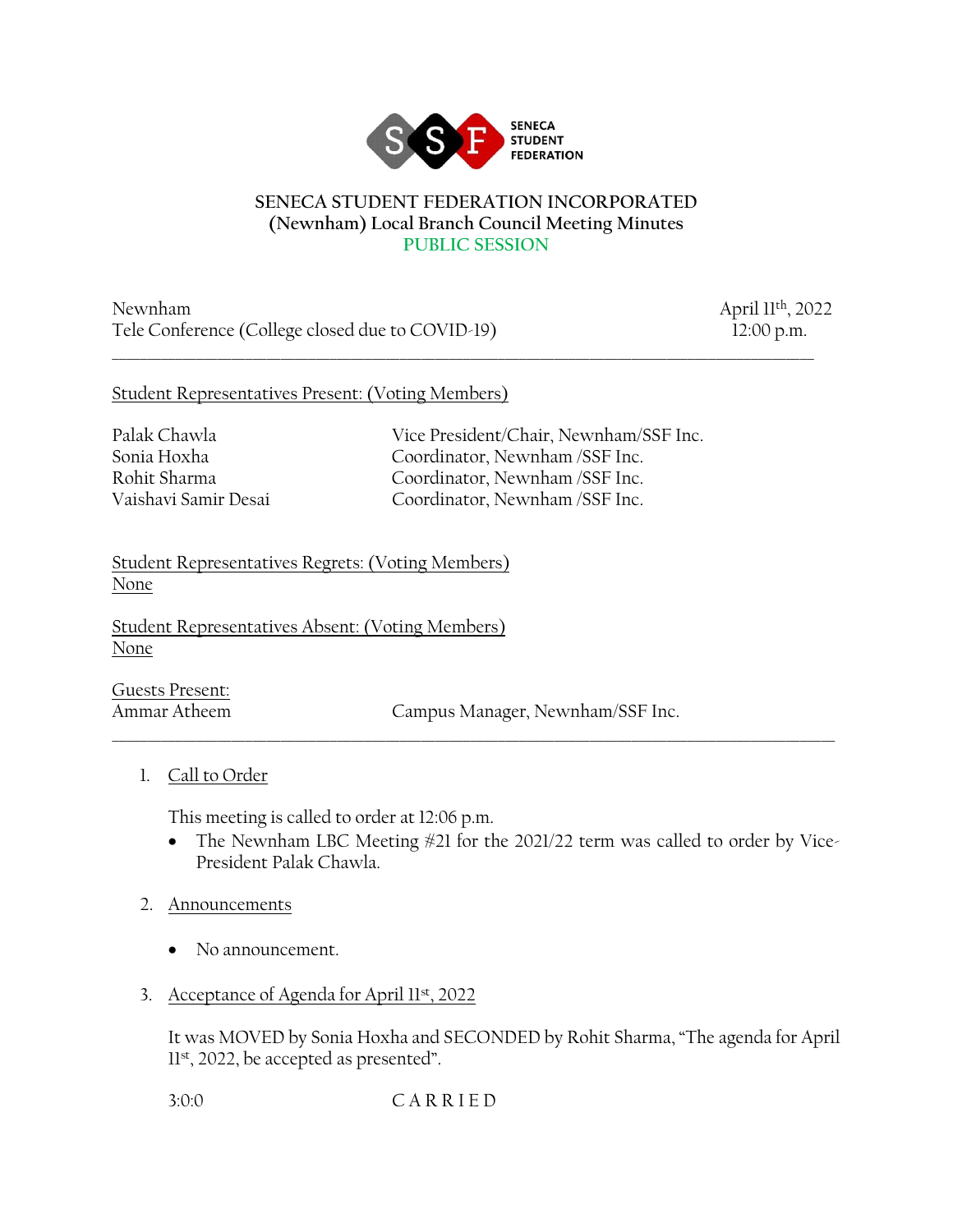4. Confirmation of Minutes for March 31th, 2022

It was MOVED by Vaishavi Samir Desai and SECONDED by Rohit Sharma, "to accept March 31th, 2022, meeting minutes as presented".

3:0:0 C A R R I E D

- 5. Business
- a) Council Updates
- Rohit mentioned about the advocacy issues regarding schedule building.
- Palak mentioned about the candle march which was held on Sunday for the Seneca student who got shot in the subway station.
- Palak mentioned about Formal party. And about the approval for extended the capacity in the party, due to high demand.
- b) Class Visit Discussions
- Palak mentioned about the good feedback from the class visits.
	- c) Advocacy Discussions
	- There are some advocacies regarding class schedule.
	- d) Other Business

None

- 6. Member's report
	- It will be due on the 10th of each month; for April it will be on 10th May.
- 7. Assistance needed from Manager
	- None
- 8. Items to be taken to the Central Level
	- None
- 9. Date and Time of Next Meeting

Date: 18th April 2022